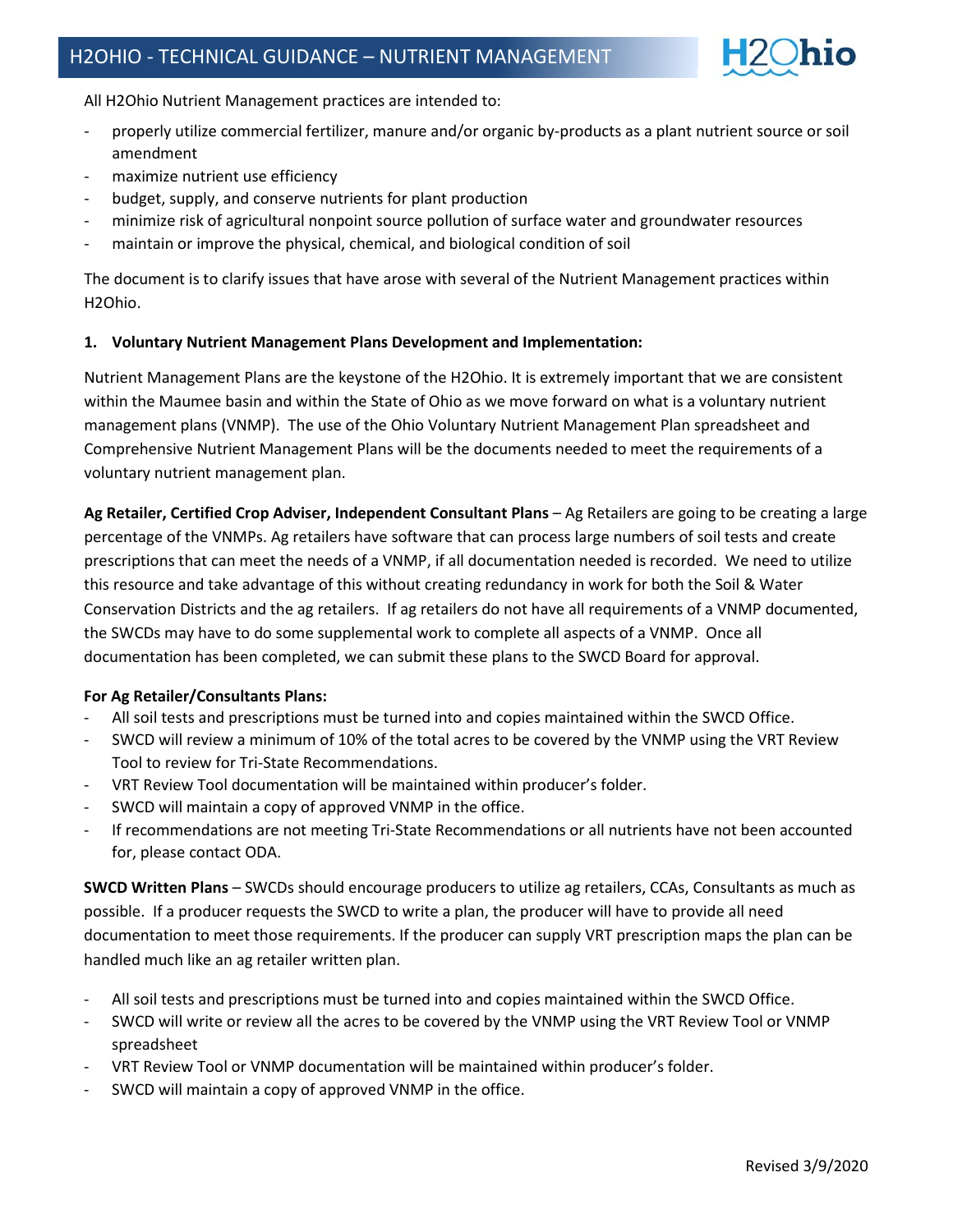If producer supplied recommendations are not meeting Tri-State Recommendations or all nutrients have not been accounted for, the producer should be notified of deficiency and work with them to correct the issues.

**Producer Written Plans –** SWCDs should encourage producers to utilize ag retailers, CCAs, Consultants as much as possible. A producer can write their own or have any person write a plan for them. Producers that want to do this on their own will undergo a lengthier review process. This review process is going to take additional time for SWCDs.

- All soil tests and prescriptions must be turned into and copies maintained within the SWCD Office.
- SWCD will review all the acres to be covered by the VNMP using the VRT Review Tool or VNMP spreadsheet.
- VRT Review Tool or VNMP documentation will be maintained within producer's folder.
- SWCD will maintain a copy of approved VNMP in the office.
- If producer supplied recommendations are not meeting Tri-State Recommendations or all nutrients have not been accounted for, the producer should be notified of deficiency and work with them to correct the issues.

### **Reviewing a Voluntary Nutrient Management Plan**

| <b>Max Soil Test Level H2Ohio</b> |       |        |       |
|-----------------------------------|-------|--------|-------|
| <b>P1 PPM</b>                     | P1 LB | M3 PPM | M3 LB |
| 50                                | 100   | 70.    | 140   |

- **Sample or Test Date:** It is important that we are reviewing the date of when the sample was taken.
- **Phosphorus Level:** Either labeled Phosphorus, P, or P1. If soil tests are over 40 ppm or 80 lbs/A there should be a 0 for recommendations for application. (Wheat/Alfalfa in rotation then 50ppm/100 lbs/A).
- **Acres:** Take note of the amount of acres that represent each soil sample. Some may have a corresponding map of where samples were taken or a map showing mangement zones/grids. Grids/Zones must be 7.5 Acres or less.
- **Phosphorus Recommendation:** Must be based on the soil test level , the targeted crop, and the yield goal for a phosphorus recommendation.Additionally in many crop rotations it is acceptable to apply fertilizer for multiple crops. Make notes if applications levels seem excessively high. On the Variable Rate Application map levels and acres for management zones are usually noted.
- **Targeted Crop for Recommendation:** The primary crops being reviewed will be Corn, Soybeans, and Wheat. If vegetable crops are planned in the rotation take note and they can be assessed using Land Grant University Reccomendations.
- □ Yield Goal: Yield Goals should be levels that are acheviable within the county. Most yield goals in the Western Lake Erie Basin will fall within the ranges below.

**Corn:** 150-240 bu/A

**Soybeans:** 40-75 bu/A

**Wheat:** 50-90 bu/A

- **Prior Crop:** May or may not be noted on the recommendation report. Most important when considering Nitrogen credits from soybean, legume, or cover crop.
- **Geo-Referenced Field Maps:** Map should show the amount of acres for the field, the management zones/grids, soil sample locations, and the field boundaries.